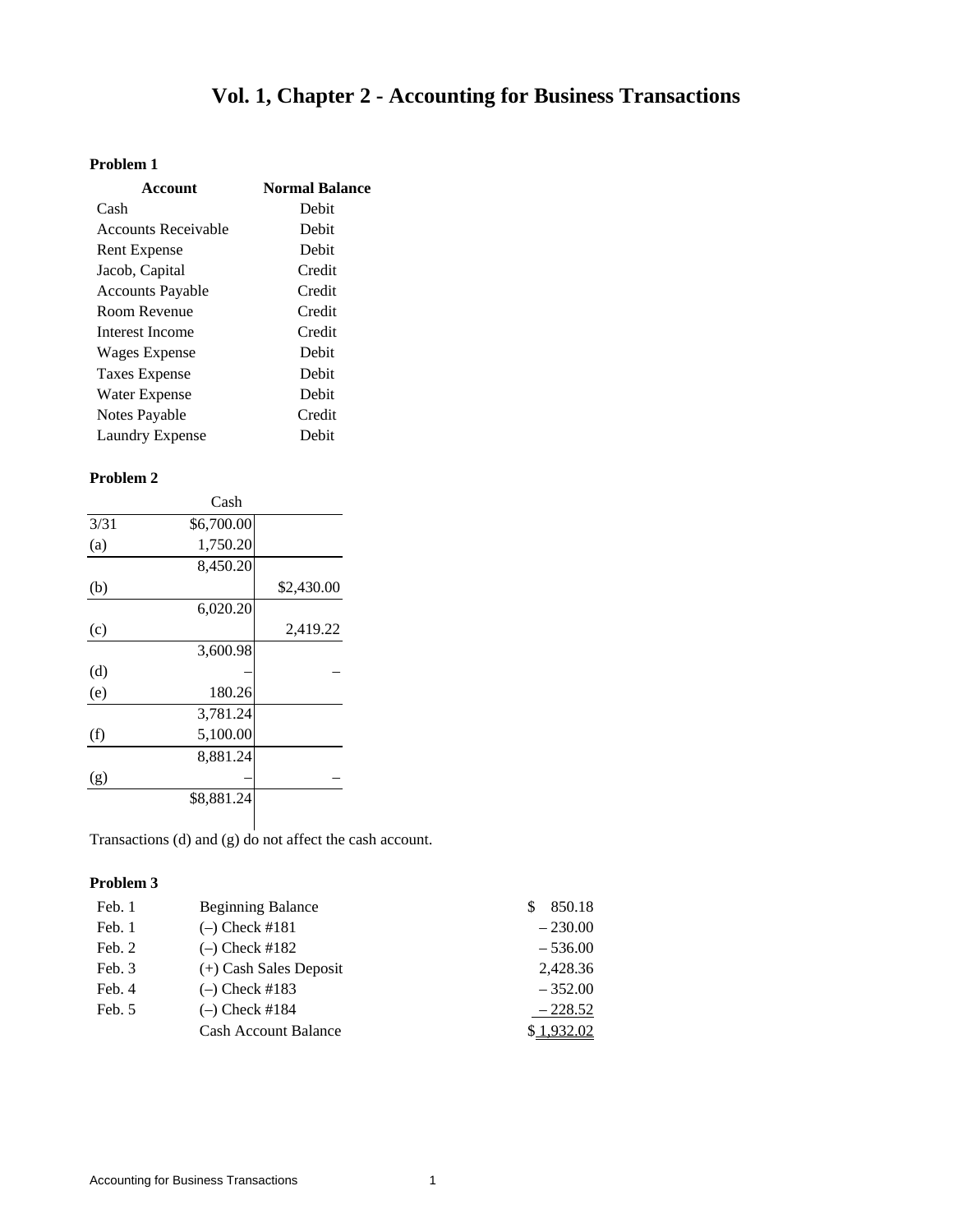|     |                            | <b>Normal</b>  | Debit or      |
|-----|----------------------------|----------------|---------------|
|     | <b>Accounts Affected</b>   | <b>Balance</b> | <b>Credit</b> |
| (a) | Equipment                  | Debit          | Debit         |
|     | Cash                       | Debit          | Credit        |
|     | Notes Payable              | Credit         | Credit        |
| (b) | <b>Salary Expense</b>      | Debit          | Debit         |
|     | Cash                       | Debit          | Credit        |
| (c) | Kati Litchfield, Capital   | Credit         | Debit         |
|     | Cash                       | Debit          | Credit        |
| (d) | <b>Supplies Expense</b>    | Debit          | Debit         |
|     | <b>Accounts Payable</b>    | Credit         | Credit        |
| (e) | <b>Accounts Receivable</b> | Debit          | Debit         |
|     | <b>Sales</b>               | Credit         | Credit        |
| (f) | Marketable Securities      | Debit          | Debit         |
|     | Cash                       | Debit          | Credit        |
| (g) | <b>Accounts Payable</b>    | Credit         | Debit         |
|     | Cash                       | Debit          | Credit        |
| (h) | Prepaid Rent               | Debit          | Debit         |
|     | Cash                       | Debit          | Credit        |

| Wage Expense                     |             |
|----------------------------------|-------------|
| \$<br>2,000                      |             |
|                                  |             |
| <b>Food Sales</b>                |             |
|                                  | \$<br>5,500 |
|                                  |             |
| <b>Rent Expense</b>              |             |
| \$<br>700                        |             |
|                                  |             |
| <b>Beverage Sales</b>            |             |
|                                  | \$<br>400   |
|                                  |             |
| Cost of Food Sales (Expense)     |             |
| \$<br>1,700                      |             |
|                                  |             |
| Cost of Beverage Sales (Expense) |             |
| \$<br>10                         |             |
|                                  |             |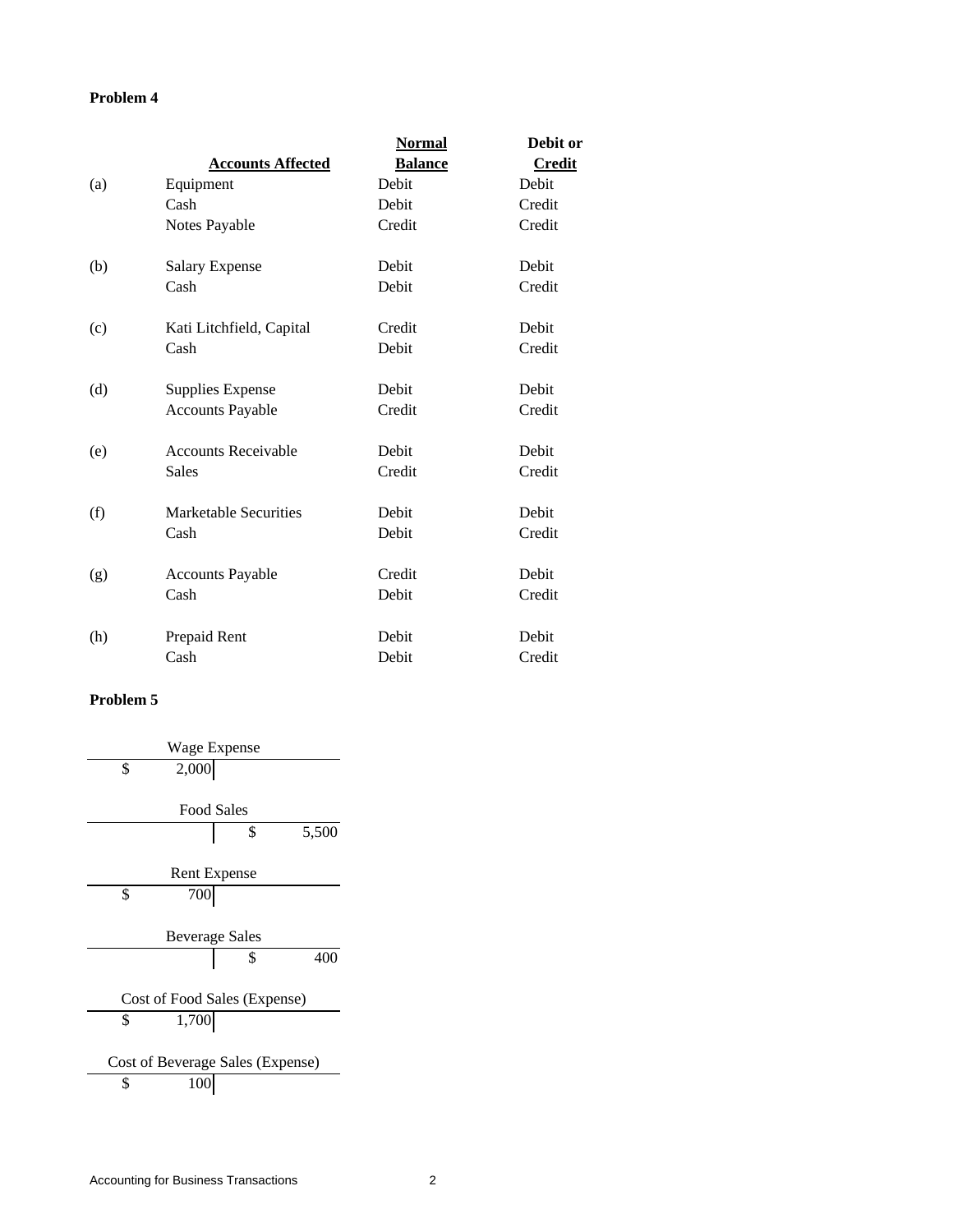|               | Problem 6                                              |       |          |
|---------------|--------------------------------------------------------|-------|----------|
|               | <b>Transactions</b>                                    |       | Credit   |
| a)            | Food Expense                                           | \$75  |          |
|               | Cash                                                   |       | \$<br>75 |
|               | To record food purchases for cash                      |       |          |
| b)            | Equipment                                              | \$150 |          |
|               | <b>Accounts Payable, Circus Supply</b>                 |       | \$150    |
|               | To record the purchase of equipment from Circus Supply |       |          |
| $\mathbf{c})$ | Cash                                                   | \$300 |          |
|               | <b>Food Sales</b>                                      |       | \$300    |
|               | To record food sales                                   |       |          |
| d)            | <b>Wages Expense</b>                                   | \$110 |          |
|               | Cash                                                   |       | \$110    |
|               | To record wages paid                                   |       |          |
| e)            | Cash                                                   | \$100 |          |
|               | <b>Beverage Sales</b>                                  |       | \$100    |
|               | To record beverage sales                               |       |          |
| f)            | <b>Beverage Expense</b>                                | \$12  |          |
|               | Cash                                                   |       | \$<br>12 |
|               | To record the purchase of beverages for cash           |       |          |
| g)            | <b>Accounts Payable, Circus Supply</b>                 | \$10  |          |
|               | Cash                                                   |       | \$<br>10 |
|               | To record payment to Circus Supply on account          |       |          |

# **Turner Café Trial Balance December 31, 20XX**

|                         | Debit    | Credit   |
|-------------------------|----------|----------|
| Cash                    | \$ 3,500 |          |
| J. Turner, Capital      |          | \$10,500 |
| Food Inventory          | 4,500    |          |
| Prepaid Expenses        | 700      |          |
| <b>Accounts Payable</b> |          | 2,100    |
| Equipment               | 14,400   |          |
| Notes Payable           |          | 7,400    |
| Sales                   |          | 42,000   |
| Cost of Food Sold       | 14,000   |          |
| <b>Rent Expense</b>     | 2,000    |          |
| Wages Expense           | 16,000   |          |
| <b>Other Expenses</b>   | 6,900    |          |
|                         | \$62,000 | 62.      |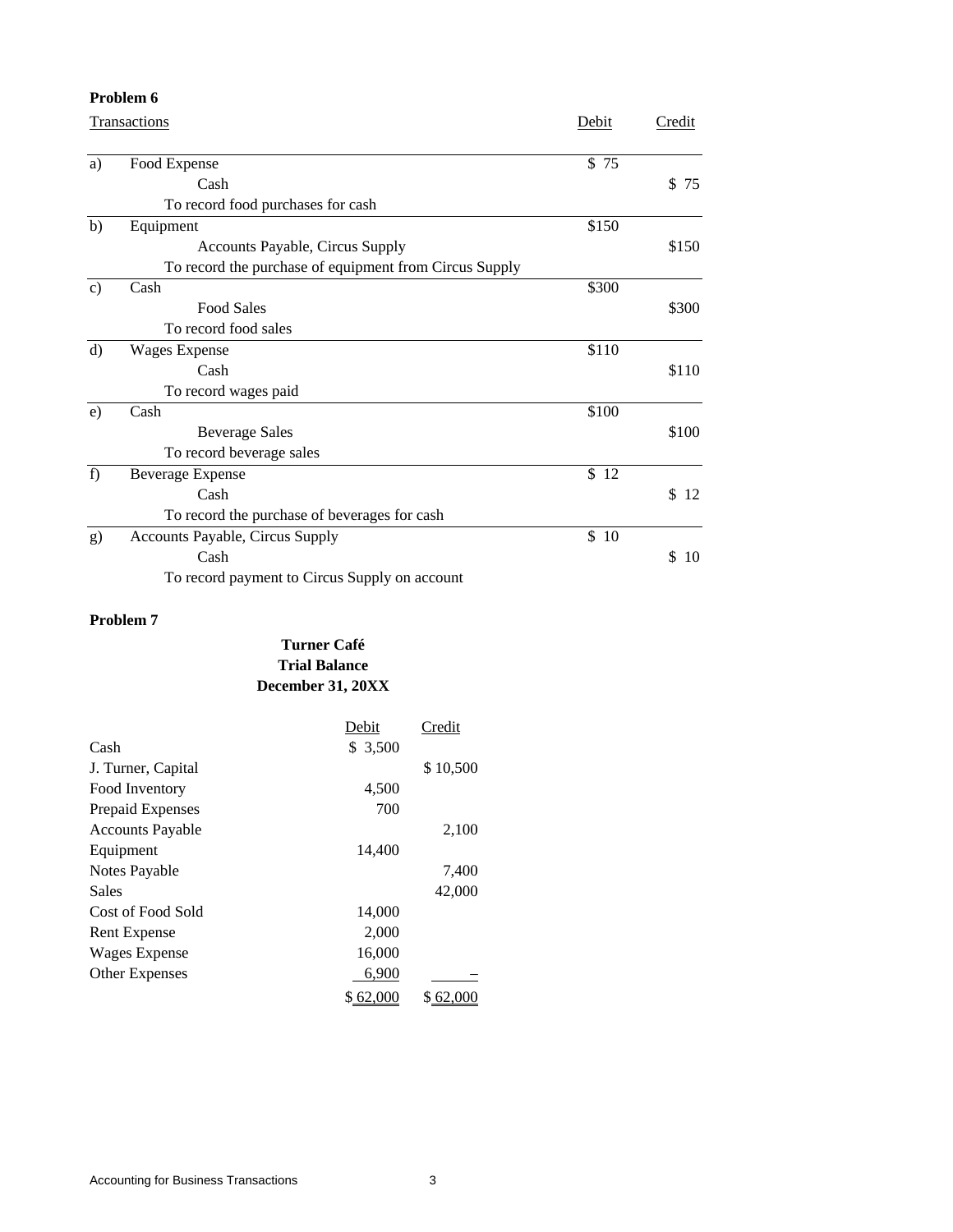|                               | <b>Tyler Motel</b><br><b>Trial Balance</b> |             |
|-------------------------------|--------------------------------------------|-------------|
|                               | Debit                                      | Credit      |
| Cash                          | \$<br>12,400                               |             |
| <b>Accounts Receivable</b>    | 40,500                                     |             |
| Inventory                     | 18,300                                     |             |
| Prepaid Insurance             | 2,100                                      |             |
| Land                          | 150,000                                    |             |
| <b>Buildings</b>              | 2,400,000                                  |             |
| Acc. Dep.—Buildings           |                                            | \$1,250,000 |
| Equipment                     | 900,000                                    |             |
| Acc. Dep.-Equipment           |                                            | 235,000     |
| <b>Accounts Payable</b>       |                                            | 35,000      |
| Notes Payable                 |                                            | 846,000     |
| Tyler, Wray, Capital          |                                            | 32,800      |
| Room Revenue                  |                                            | 2,350,000   |
| <b>Wages Expense</b>          | 751,000                                    |             |
| Laundry Expense               | 50,000                                     |             |
| <b>Advertising Expense</b>    | 36,000                                     |             |
| <b>Utilities Expense</b>      | 52,000                                     |             |
| <b>Insurance Expense</b>      | 22,000                                     |             |
| <b>Property Taxes Expense</b> | 20,000                                     |             |
| <b>Interest Expense</b>       | 82,000                                     |             |
| <b>Depreciation Expense</b>   | 115,000                                    |             |
| <b>Supplies Expense</b>       | 33,000                                     |             |
| Maintenance Expense           | 64,500                                     |             |
|                               | \$4,748,800                                | \$4,748,800 |

|                            | Debit       | Credit  |
|----------------------------|-------------|---------|
| <b>Accounts Payable</b>    |             | \$2,400 |
| <b>Accounts Receivable</b> | \$<br>4,500 |         |
| <b>Building</b>            | 25,500      |         |
| Cash                       | 2,000       |         |
| Chuck Franko, Capital      |             | 18,300  |
| Delivery Equipment         | 2,500       |         |
| Interest Expense           | 200         |         |
| Interest Payable           |             | 150     |
| Land                       | 8,200       |         |
| Merchandise Inventory      | 9,500       |         |
| Mortgage Payable           |             | 6,500   |
| Notes Payable              |             | 1,200   |
| Notes Receivable           | 300         |         |
| Office Equipment           | 1,600       |         |
| Office Supplies            | 85          |         |
| Prepaid Insurance          | 160         |         |
| Prepaid Interest           | 15          |         |
| Revenue                    |             | 35,950  |
| Store Equipment            | 5,450       |         |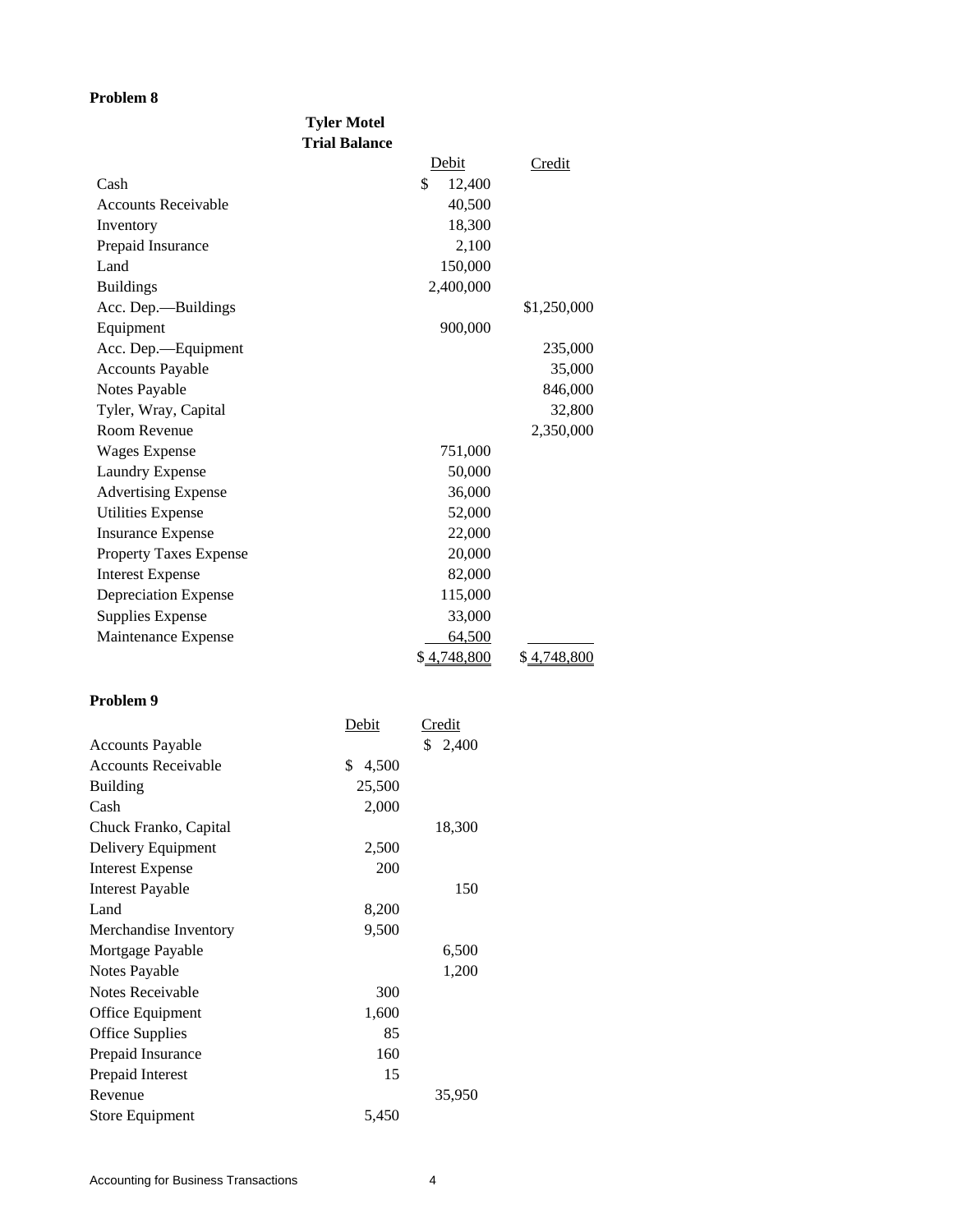| <b>Store Supplies</b> | 155   |     |
|-----------------------|-------|-----|
| Taxes Payable         |       | 250 |
| Telephone Expense     | 110   |     |
| <b>Truck Repairs</b>  | 130   |     |
| Wages Expense         | 4,420 |     |
| <b>Wages Payable</b>  |       | 75  |
|                       |       |     |

1. Transactions

| October 2 | To record the investment of cash and equipment by the owner                      |
|-----------|----------------------------------------------------------------------------------|
| October 3 | To pay the rent for November in advance                                          |
| October 3 | To record the purchase of food and beverages (to be sold this period) on account |
| October 4 | To record the sale of food and beverages for cash and on account                 |
| October 4 | To record the wage expense incurred but not yet paid                             |
| October 5 | Payment of cash from an account receivable                                       |

2.

| Cash                    |       | Equipment                |         |     | Mary Ramaker, Capital      |           |
|-------------------------|-------|--------------------------|---------|-----|----------------------------|-----------|
| \$12,000                |       | \$<br>10,000             |         |     |                            | \$22,000  |
| \$                      | 1,000 | \$<br>10,000             |         |     |                            | \$22,000  |
| 500                     |       |                          |         |     |                            |           |
| 100                     |       |                          |         |     |                            |           |
| \$<br>11,600            |       |                          |         |     |                            |           |
|                         |       |                          |         |     |                            |           |
| Prepaid Rent            |       | Accts. Pay., Bixbie Food |         |     | <b>Accounts Receivable</b> |           |
| \$<br>1,000             |       |                          | \$2,500 |     | \$<br>200                  | \$<br>100 |
| \$<br>1,000             |       |                          | \$2,500 |     | \$<br>100                  |           |
|                         |       |                          |         |     |                            |           |
|                         |       |                          |         |     |                            |           |
| <b>Food Sales</b>       |       | <b>Beverage Sales</b>    |         |     | Food Expense               |           |
| \$                      | 600   |                          | \$      | 100 | \$<br>2,000                |           |
| \$                      | 600   |                          | \$      | 100 | \$<br>2,000                |           |
|                         |       |                          |         |     |                            |           |
| <b>Beverage Expense</b> |       | <b>Wages Expense</b>     |         |     | <b>Wages Payable</b>       |           |
| \$<br>500               |       | \$<br>195                |         |     |                            | \$<br>195 |
| \$<br>500               |       | \$<br>195                |         |     |                            | \$<br>195 |
|                         |       |                          |         |     |                            |           |

| June 1  | <b>Beginning Balance</b>       | \$480.00  |  |
|---------|--------------------------------|-----------|--|
| June 6  | $(+)$ 3 Meals Total Cost       | 34.00     |  |
| June 6  | $(+)$ Tip from 3 Meals $(15%)$ | 5.10      |  |
| June 8  | $(-)$ Pay Down Account         | $-300.00$ |  |
| June 12 | $(+)$ Breakfast                | 12.42     |  |
| June 15 | $(+)$ 2 Lunches                | 24.15     |  |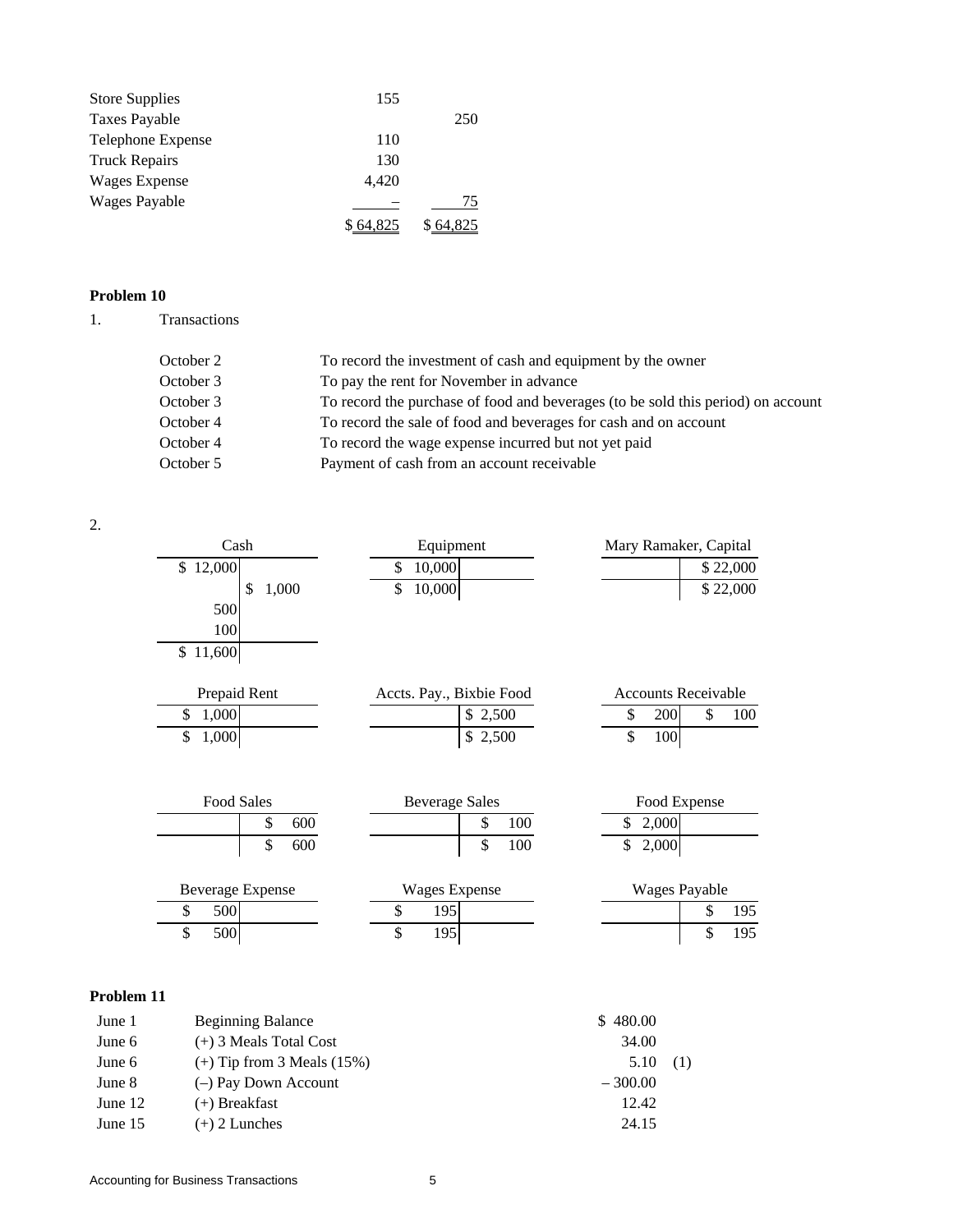| June 15 | $(+)$ Tip from 2 Lunches $(20%)$             |                           | 4.83      | (2) |  |  |
|---------|----------------------------------------------|---------------------------|-----------|-----|--|--|
| June 21 | $(-)$ Pay Down Account                       |                           | $-100.00$ |     |  |  |
| June 28 | $(+)$ Anniversary Dinner                     |                           | 480.00    |     |  |  |
| June 28 | $(+)$ Service Charge $(15%)$<br>72.00<br>(3) |                           |           |     |  |  |
| June 28 | $(+)$ Sales Tax $(6%)$                       |                           | 33.12     | (4) |  |  |
|         | <b>Ending Account Balance</b>                |                           | 745.62    |     |  |  |
|         | (1)                                          | $34.00 \times .15 = 5.10$ |           |     |  |  |
|         | (2)                                          | $24.15 \times .20 = 4.83$ |           |     |  |  |

(4)  $480.00 - 72.00 = 552.00 \times 0.06 = 33.12$ 

(3)  $480.00 \times .15 = 72.00$ 

## **Problem 12**

1. and 2.

|                           | Cash                           |            |       |   | Marketable Securities     |                          |    | Accts. Rec., Erica Lee |                 |                                  |              |             |                |
|---------------------------|--------------------------------|------------|-------|---|---------------------------|--------------------------|----|------------------------|-----------------|----------------------------------|--------------|-------------|----------------|
| \$                        | 1,500                          |            |       |   | \$                        | 5,000                    |    |                        | \$              | 20                               |              |             |                |
| $\rm{a}$                  | $10\,$                         |            |       |   | \$                        | 5,000                    |    |                        |                 |                                  | \$           | $10\quad a$ |                |
|                           |                                | \$         | 200 b |   |                           |                          |    |                        | \$              | 10                               |              |             |                |
|                           |                                |            | 100 d |   |                           |                          |    |                        |                 |                                  |              |             |                |
|                           |                                |            | 5     | e |                           |                          |    |                        |                 |                                  |              |             |                |
|                           |                                |            | 20 f  |   |                           |                          |    |                        |                 |                                  |              |             |                |
| $\boldsymbol{\textbf{h}}$ | 310                            |            |       |   |                           |                          |    |                        |                 |                                  |              |             |                |
| \$                        | 1,495                          |            |       |   |                           |                          |    |                        |                 |                                  |              |             |                |
|                           |                                |            |       |   |                           |                          |    |                        |                 |                                  |              |             |                |
|                           | Accts. Rec., Monica Ray        |            |       |   |                           | Office Supplies          |    |                        |                 | <b>Cleaning Supplies</b>         |              |             |                |
| $\boldsymbol{\mathsf{S}}$ | 15                             |            |       |   | $\boldsymbol{\mathsf{S}}$ | 2,250                    |    |                        | \$              | 500                              |              |             |                |
| $\bf b$                   | 5                              |            |       |   | \$                        | 2,250                    |    |                        | $\overline{\$}$ | 500                              |              |             |                |
| \$                        | 20                             |            |       |   |                           |                          |    |                        |                 |                                  |              |             |                |
|                           | Furniture                      |            |       |   |                           | Equipment                |    |                        |                 | Accts. Pay., Stacie Supply, Inc. |              |             |                |
| $\$$                      | 1,000                          |            |       |   | \$                        | 2,000                    |    |                        |                 |                                  | \$           |             | 400            |
| $\overline{\$}$           | 1,000                          |            |       |   | \$                        | 2,000                    |    |                        |                 |                                  |              |             | 250            |
|                           |                                |            |       |   |                           |                          |    |                        |                 |                                  | $\mathbb{S}$ |             | 650            |
|                           | Notes Pay., Mineral State Bank |            |       |   |                           | Stephanie Smith, Capital |    |                        |                 |                                  | Food Sales   |             |                |
|                           |                                | $\$$       | 1,500 |   |                           |                          | \$ | 2,085                  |                 |                                  | \$           | 25,000      |                |
|                           |                                | $\sqrt{3}$ | 1,500 |   |                           |                          | \$ | 2,085                  |                 |                                  |              |             | $\overline{4}$ |
|                           |                                |            |       |   |                           |                          |    |                        |                 |                                  |              |             |                |
|                           |                                |            |       |   |                           |                          |    |                        |                 |                                  |              |             | 250            |

Beverage Sales Food Expense Food Expense Beverage Expense  $\begin{array}{cccc} \text{8} & 7,000 & \text{$} & 10,000 & \text{$} & \text{$} & 2,000 \end{array}$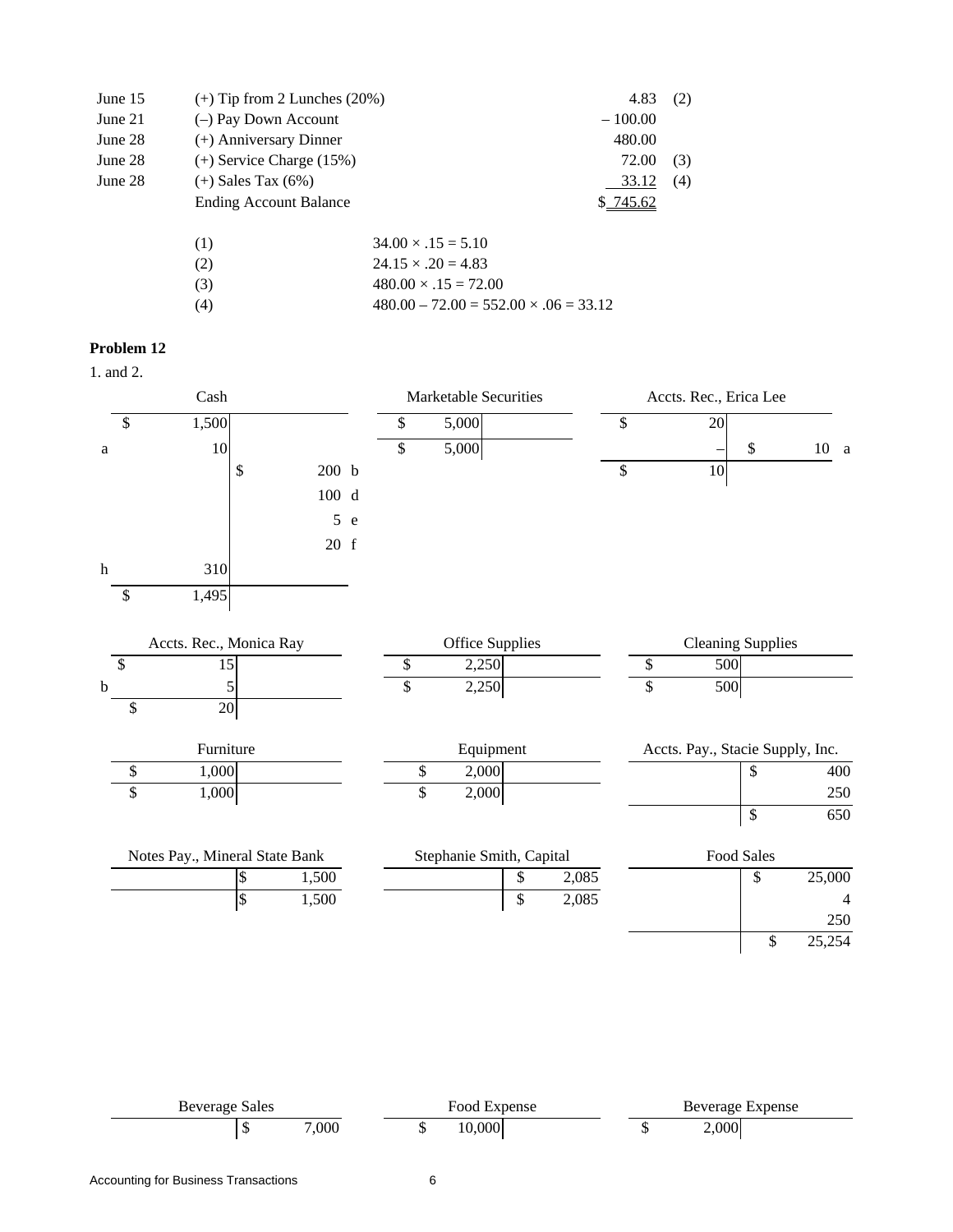|    |                          |   | 1 <sub>g</sub>  | $\mathbf{c}$ |          | 250                      |    | 2,000                      |  |
|----|--------------------------|---|-----------------|--------------|----------|--------------------------|----|----------------------------|--|
|    |                          |   | 60 <sub>h</sub> |              | \$       | 10,250                   |    |                            |  |
|    |                          | S | 7,061           |              |          |                          |    |                            |  |
|    | <b>Wages Expense</b>     |   |                 |              |          | <b>Utilities Expense</b> |    | <b>Rent Expense</b>        |  |
| J) | 8,000                    |   |                 |              | \$       | 1,000                    |    | 2,000                      |  |
|    | 20                       |   |                 |              |          | 100                      | b  | 200                        |  |
| \$ | 8,020                    |   |                 |              | \$       | 1,100                    | \$ | 2,200                      |  |
|    | <b>Insurance Expense</b> |   |                 |              |          | Office Supplies Expense  |    | <b>Advertising Expense</b> |  |
|    | 500                      |   |                 |              | ¢<br>۰D. | 100                      |    | 100                        |  |
| \$ | 500                      |   |                 |              | \$       | 100                      | e  | 5                          |  |
|    |                          |   |                 |              |          |                          |    | 105                        |  |

# 3. **Stephanie's Steakhouse Trial Balance July 1, 20X1**

|                                      | Debit    | Credit    |
|--------------------------------------|----------|-----------|
| Cash                                 | \$1,495  |           |
| Marketable Securities                | 5,000    |           |
| Accounts Receivable, Erica Lee       | 10       |           |
| Accounts Receivable, Monica Ray      | 20       |           |
| <b>Office Supplies</b>               | 2,250    |           |
| <b>Cleaning Supplies</b>             | 500      |           |
| Furniture                            | 1,000    |           |
| Equipment                            | 2,000    |           |
| Accounts Payable, Stacie Supply Inc. |          | \$<br>650 |
| Notes Payable, Mineral State Bank    |          | 1,500     |
| Stephanie Smith, Capital             |          | 2,085     |
| <b>Food Sales</b>                    |          | 25,254    |
| <b>Beverage Sales</b>                |          | 7,061     |
| Food Expense                         | 10,250   |           |
| <b>Beverage Expense</b>              | 2,000    |           |
| Wages Expense                        | 8,020    |           |
| Utilities Expense                    | 1,100    |           |
| <b>Rent Expense</b>                  | 2,200    |           |
| <b>Insurance Expense</b>             | 500      |           |
| <b>Office Supplies Expense</b>       | 100      |           |
| <b>Advertising Expense</b>           | 105      |           |
|                                      | \$36,550 | \$36,550  |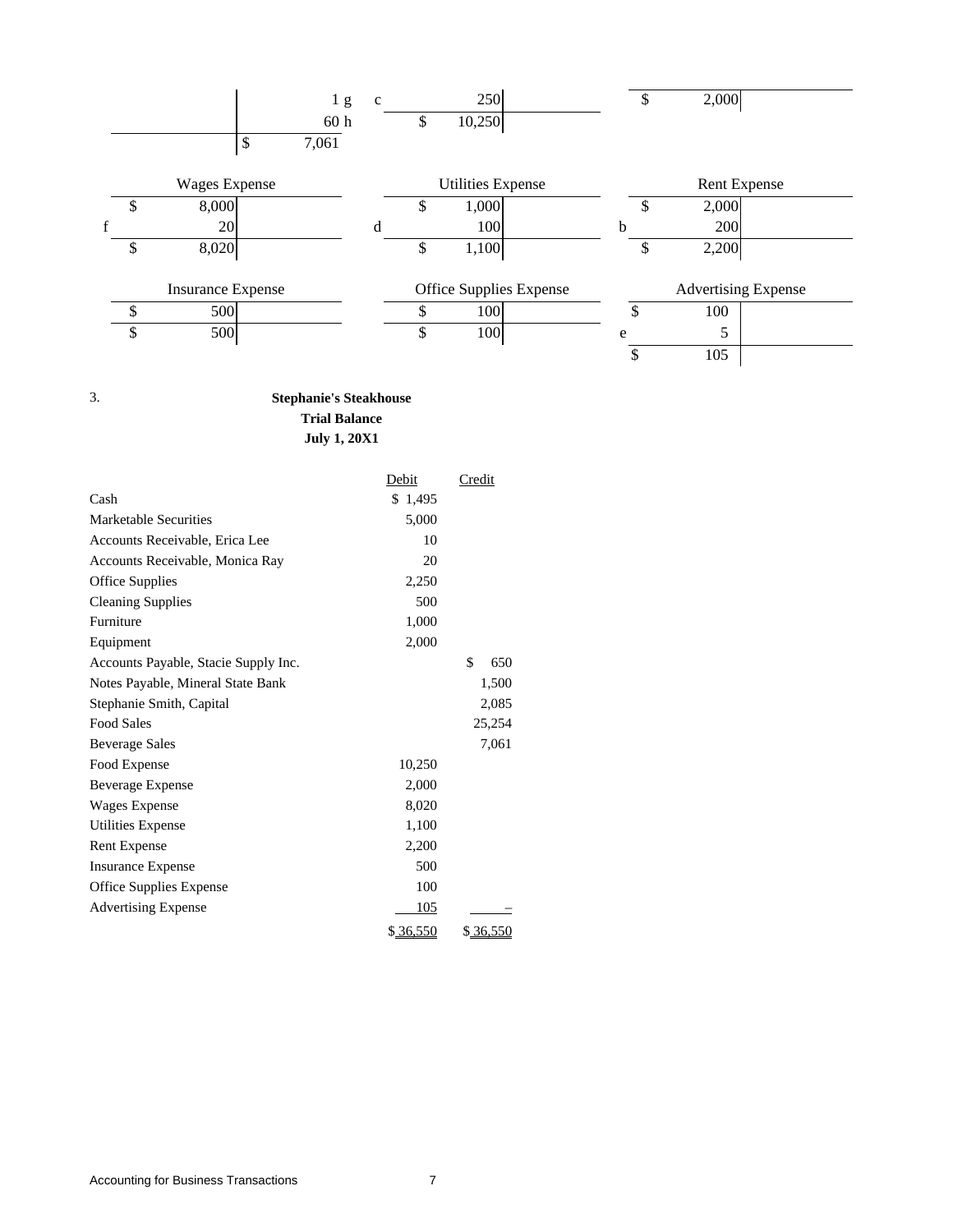| Cash                        |            | Food and Beverage Inventory        |          |
|-----------------------------|------------|------------------------------------|----------|
| 5,000(a)                    |            | 1,200(f)                           |          |
|                             | 800(c)     | 400(f)                             |          |
|                             | 150(d)     | 1,600                              |          |
|                             | 450(e)     |                                    |          |
|                             | 80(g)      | Furniture                          |          |
| 2,400(h)                    |            | 5,000(a)                           |          |
| 5,920                       |            | 5,000                              |          |
|                             |            |                                    |          |
| Equipment                   |            | Land                               |          |
| 50,000(a)                   |            | 100,000(a)                         |          |
| 800(c)                      |            | 100,000                            |          |
| 50,800                      |            |                                    |          |
|                             |            | <b>Accounts Payable</b>            |          |
| <b>Building</b>             |            |                                    | 400(b)   |
| 450,000(a)                  |            |                                    | 1,200(f) |
| 450,000                     |            |                                    | 400(f)   |
|                             |            |                                    | 2,000    |
| B. Wilson, Capital          |            |                                    |          |
|                             | 5,000(a)   | Food and Beverage Sales            |          |
|                             | 5,000(a)   |                                    | 2,400(h) |
|                             | 50,000(a)  |                                    | 2,400    |
|                             | 100,000(a) |                                    |          |
|                             | 450,000(a) | <b>Operating Supplies Expenses</b> |          |
|                             | 610,000    | 400(b)                             |          |
|                             |            | 400                                |          |
| <b>Advertising Expenses</b> |            |                                    |          |
| 150(d)                      |            | <b>Utilities Expenses</b>          |          |
| 150                         |            | 80(g)                              |          |
|                             |            | 80                                 |          |
| <b>Wages Expenses</b>       |            |                                    |          |
| 450 (e)                     |            |                                    |          |
| 450                         |            |                                    |          |

# **Problem 14**

1. and 2.



Building Accts. Pay., Edgar's Food Supply, Inc. Paul Olivia, Capital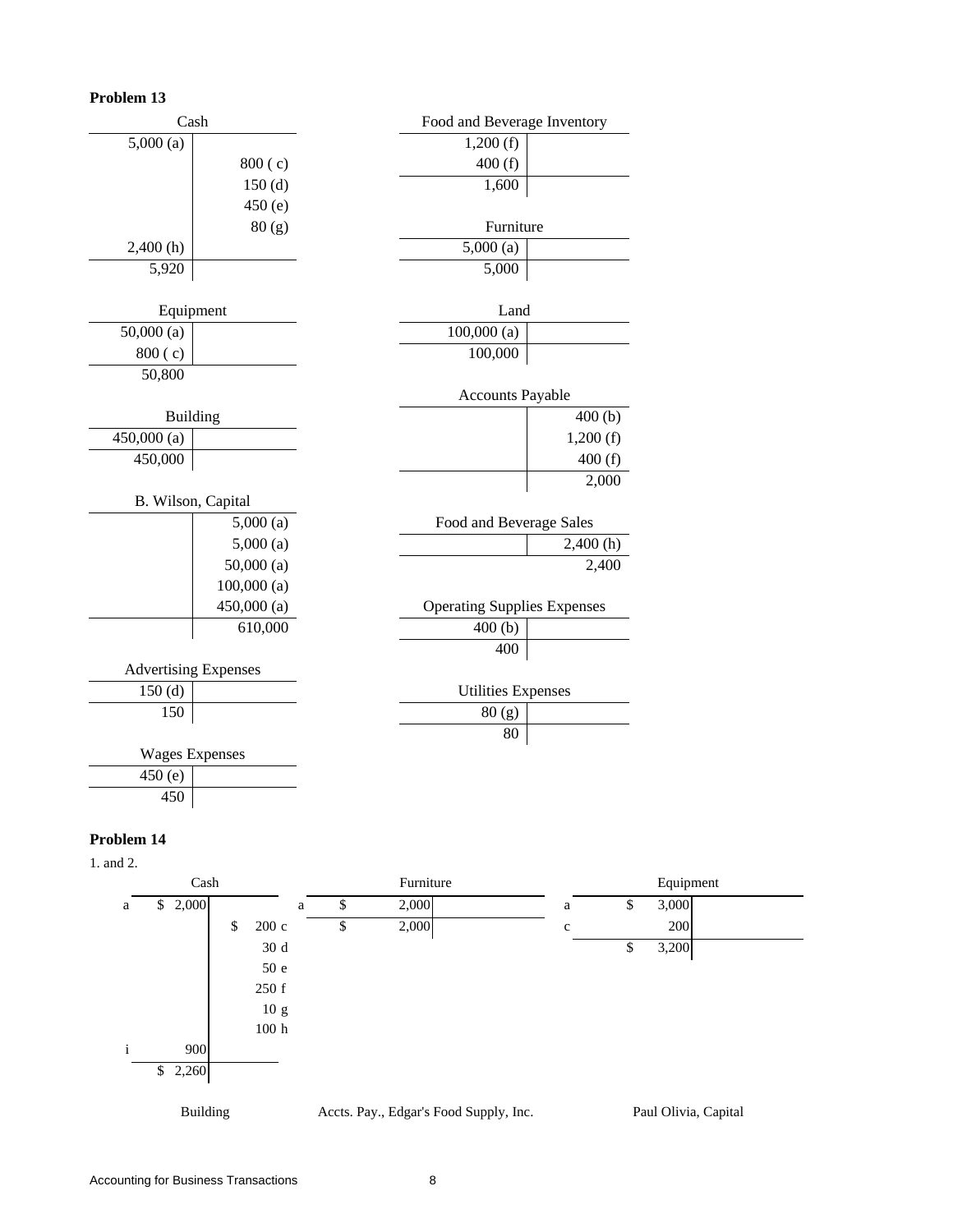

3.

| <b>Trial Balance</b>       |          |                  |
|----------------------------|----------|------------------|
|                            | Debit    | Credit           |
| Cash                       | \$ 2,260 |                  |
| Furniture                  | 2,000    |                  |
| Equipment                  | 3,200    |                  |
| <b>Building</b>            | 8,000    |                  |
| <b>Accounts Payable</b>    |          | \$<br>500        |
| Paul Olivia, Capital       |          | 15,000           |
| Food Sales                 |          | 750              |
| Beverage Sales             |          | 150              |
| <b>Advertising Expense</b> | 30       |                  |
| <b>Utilities Expense</b>   | 50       |                  |
| Wages Expense              | 250      |                  |
| Cooking Supplies Expense   | 10       |                  |
| Food Expense               | 500      |                  |
| <b>Beverage Expense</b>    | 100      |                  |
|                            | \$16,400 | \$ <u>16,400</u> |

|               | 1. Transactions                                  | <b>Debit</b> | <b>Credit</b> |          |
|---------------|--------------------------------------------------|--------------|---------------|----------|
| a)            | Prepaid Rent                                     | \$1,000      |               |          |
|               | Cash                                             |              | \$            | 1,000    |
|               | To record prepayment of September rent           |              |               |          |
| b)            | Cash                                             | \$15,000     |               |          |
|               | Room Sales                                       |              |               | \$15,000 |
|               | To record cash sales for August                  |              |               |          |
| $\mathbf{c})$ | <b>Accounts Receivable</b>                       | \$<br>250    |               |          |
|               | Room Sales                                       |              | S             | 250      |
|               | To record room sales on account                  |              |               |          |
| d)            | <b>Cleaning Supplies</b>                         | \$<br>290    |               |          |
|               | Cash                                             |              | S             | 290      |
|               | To record purchase of cleaning supplies for cash |              |               |          |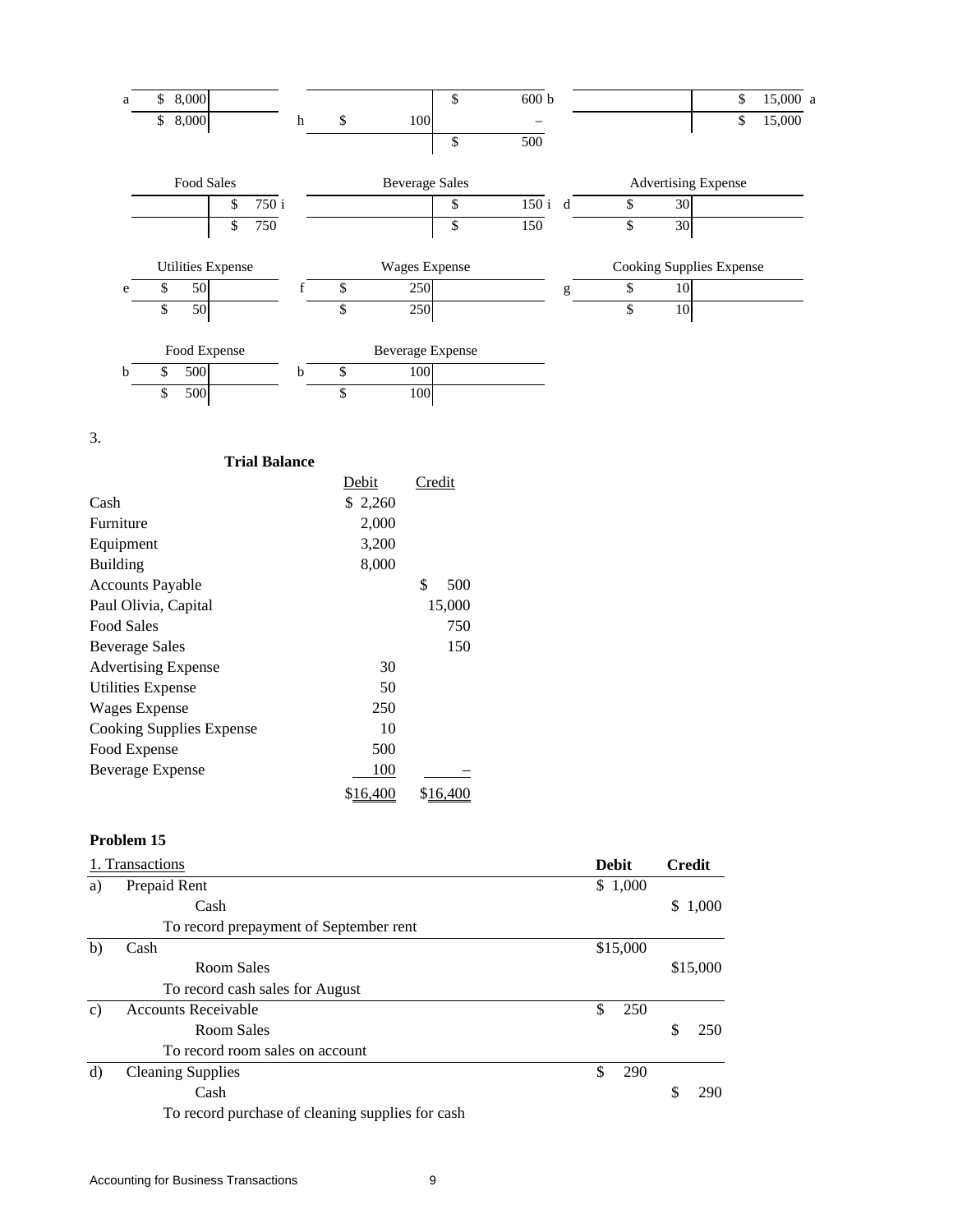| e)           | <b>Office Supplies</b>                                   | \$<br>150 |    |       |
|--------------|----------------------------------------------------------|-----------|----|-------|
|              | Accounts Payable (Bing's Office Supplies)                |           | S  | 150   |
|              | To record the purchase of office supplies on account     |           |    |       |
| f            | Cash                                                     | \$1,000   |    |       |
|              | Jack Wicks, Capital                                      |           | S. | 1,000 |
|              | To record new investment by the owner                    |           |    |       |
| g)           | Accounts Payable (Bing's)                                | \$<br>50  |    |       |
|              | Cash                                                     |           |    | 50    |
|              | To record payment to Bing's Office Supply Hut on account |           |    |       |
| h)           | Cash                                                     | \$<br>75  |    |       |
|              | Rental Income                                            |           |    | 75    |
|              | To record additional revenue from vending machines       |           |    |       |
| $\mathbf{i}$ | <b>Wages Expense</b>                                     | \$5,700   |    |       |
|              | Cash                                                     |           |    |       |

To record the payment of wages with cash

#### 2. and 3.

|             | Cash   |                   |                           | <b>Accounts Receivable</b> |      | Prepaid Rent |  |
|-------------|--------|-------------------|---------------------------|----------------------------|------|--------------|--|
| \$          | 3,120  |                   | $\boldsymbol{\mathsf{S}}$ | 200                        | a \$ | 1,000        |  |
|             |        | $1,000$ a b<br>\$ |                           | 250                        | \$   | 1,000        |  |
| $\mathbf b$ | 15,000 |                   | $\$$                      | 450                        |      |              |  |
|             |        | 290 d             |                           |                            |      |              |  |
| f           | 1,000  |                   |                           |                            |      |              |  |
|             |        | 50 g              |                           |                            |      |              |  |
| h           | 75     |                   |                           |                            |      |              |  |
|             | -      | 5,700 i           |                           |                            |      |              |  |
|             | \$     |                   |                           |                            |      |              |  |
|             | 12,155 |                   |                           |                            |      |              |  |
|             |        |                   |                           |                            |      |              |  |

|   | <b>Cleaning Supplies</b> | Office Supplies |                  |  |  | Accts. Pay. (Bing's) |       |
|---|--------------------------|-----------------|------------------|--|--|----------------------|-------|
|   | 30                       |                 | .00              |  |  |                      | 50    |
| a | 290                      |                 | 150 <sup>1</sup> |  |  |                      | 150 e |
|   | 320                      |                 | 250              |  |  | эu                   | -     |

 $\boxed{\$}$  150

| Notes Pay. (Mineral State Bank) |  |     | Room Sales |          |  |  |
|---------------------------------|--|-----|------------|----------|--|--|
|                                 |  | 400 | \$3,000    | 15,000 b |  |  |
|                                 |  | 400 | 1,000 f    | 250c     |  |  |
|                                 |  |     | \$4,000    | 15,250   |  |  |

| Rental Income (Revenue) |  |     | Wages Expense |  |
|-------------------------|--|-----|---------------|--|
|                         |  | 75h | \$5,700       |  |
|                         |  |     | \$5,700       |  |